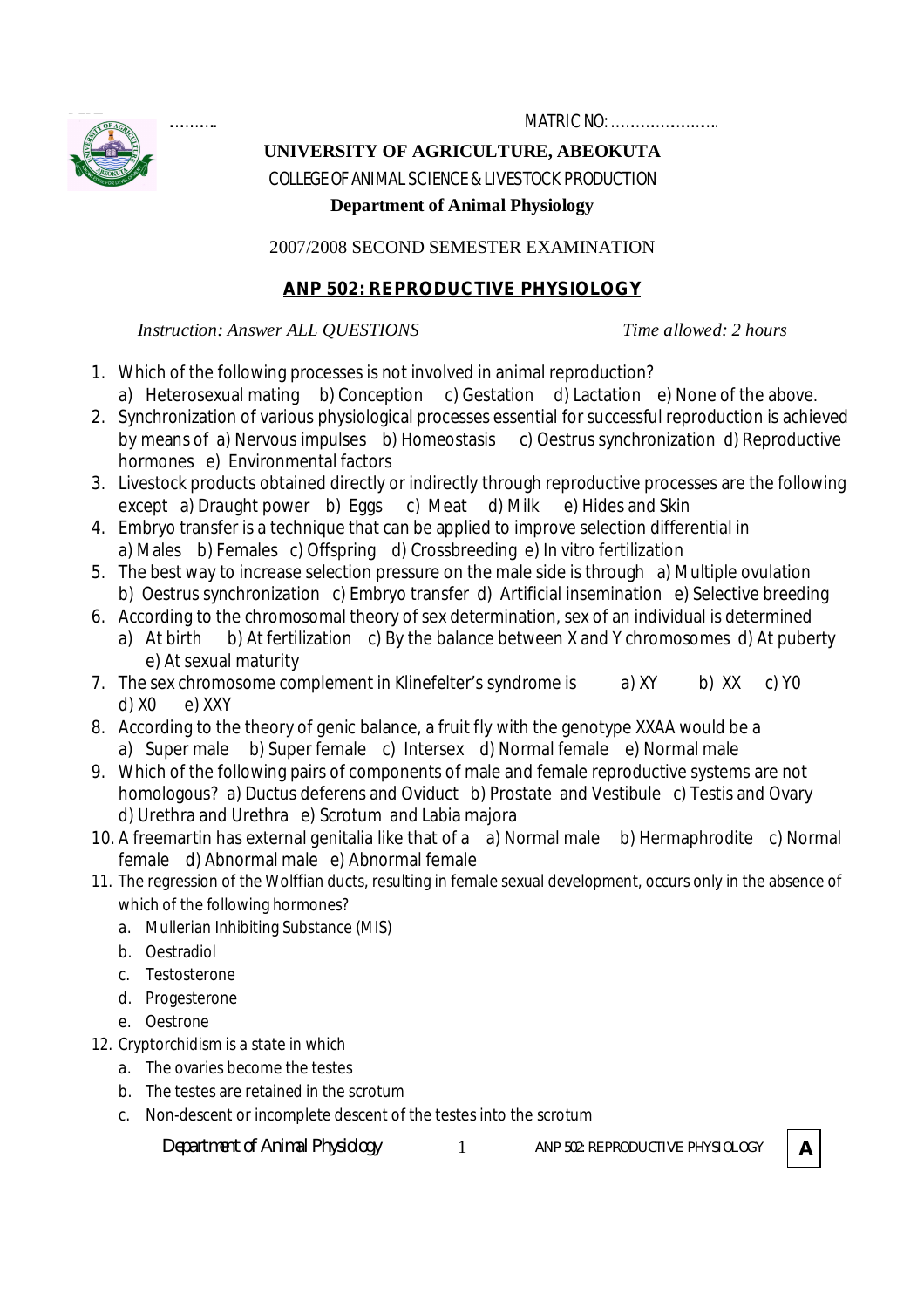- d. The descent of the testes into the scrotum
- e. The testes of the animal are fused
- 13. Which of the following structures in the male reproductive system is not involved in the formation the constituents of the semen?
	- a. Testis
	- b. Seminal vesicle
	- c. Prostate
	- d. Glans penis
	- e. Cowper's gland
- 14. Which of the following structures is not classified as a sexual accessory organ in the male
	- a. Ampulla
	- b. Testis
	- c. Seminal vesicle
	- d. Prostate
	- e. Glands of Littre
- 15. This structure in the testis is the origin of spermatozoa
	- a. Sertoli cells
	- b. Seminiferous tubules
	- c. Tunica albuginea
	- d. Rete testis
	- e. Epididymis
- 16. Which of the following is the sequence of development of the spermatozoon
	- a. Spermatocyte-spermatogonium-spermatid-spermatozoon
	- b. Spermatogonium-spermatocyte-spermatid-spermatozoon
	- c. Spermatogonium-spermatocyte-spermatid-spermatozoon
	- d. Spermatid-spermatocyte-spermatogonium-spermatozoon
	- e. Spermatocyte-spermatid-spermatogonium-spermatozoon
- 17. Semen consists of several non-cellular inclusions such as electrolytes (Na+, Ca++, Mg++), citric acid, etc. Which of the following structures in the male reproductive system is a rich source of electrolytes?
	- a. Seminal vesicle
	- b. Testis
	- c. Prostate
	- d. Ampulla
	- e. Mullerian duct
- 18. What is the major function of the Sertoli cells?
	- a. Production of androgens
	- b. Production of oestrogens
	- c. Nourish the male gametes (spermatozoa, spermatids, etc.)
	- d. Serve as adhesive point for spermatozoa
	- e. Control movements of spermatozoa
- 19. Which of the following animals has only one ovary?
	- a. Doe

*Department of Animal Physiology* 2 *ANP 502: REPRODUCTIVE PHYSIOLOGY* **A**

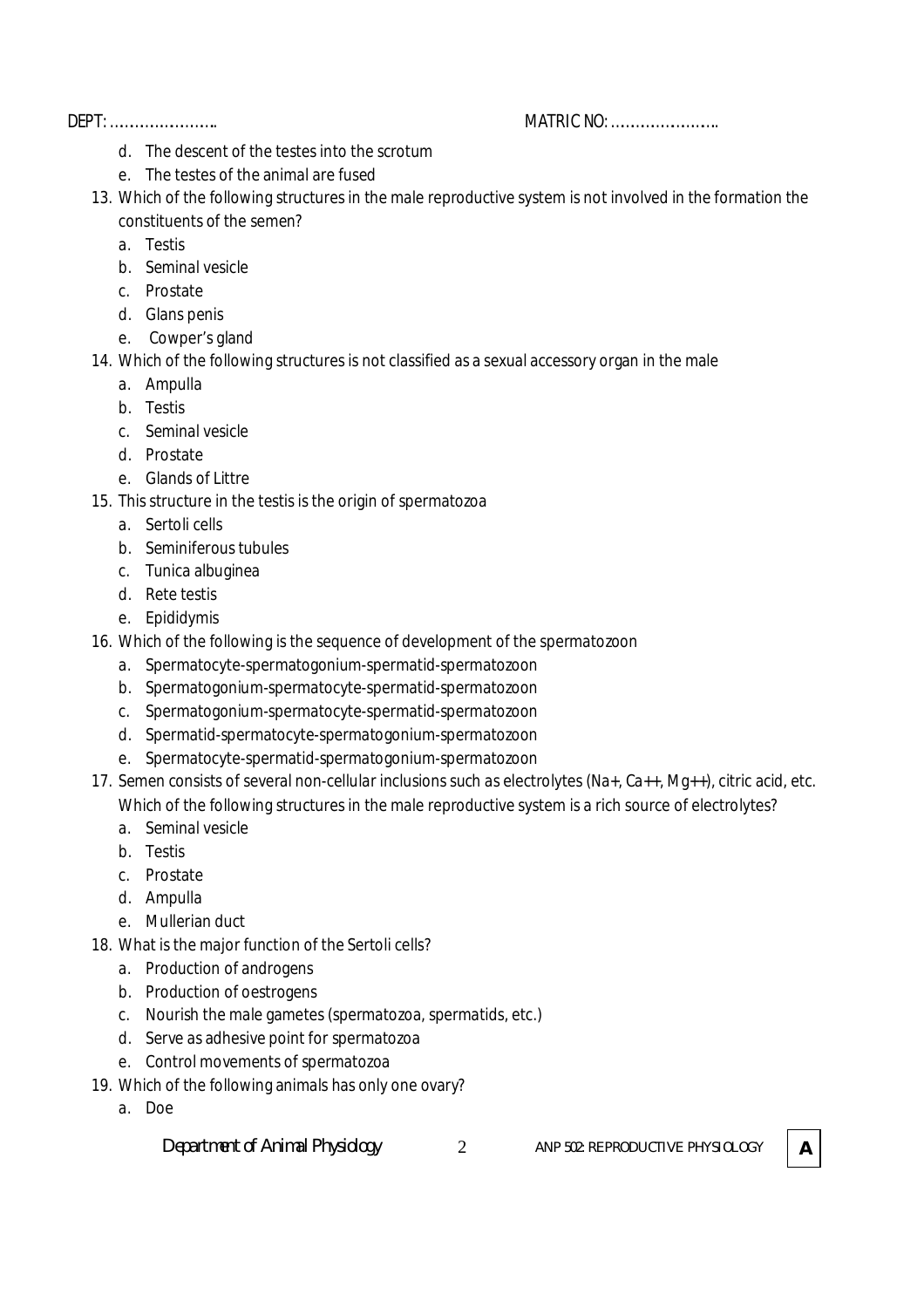- b. Ewe
- c. Cow
- d. Hen
- e. Mare

20. In females, the Mullerian duct develops into which structure in the female urinogenital system?

- a. Ovary
- b. Oviduct/uterus
- c. Vagina
- d. Cervix
- e. Urethra
- 21. Which of the following uterine types belongs to a ruminant?
	- a. Simplex
	- b. Bipartite
	- c. Duplex
	- d. Bicornuate
	- e. Vestigial
- 22. The onset of puberty is characterised by all of the following except
	- a. Involution of the thymus
	- b. Desire for sexual activity
	- c. Reaching critical somatic development (body weight)
	- d. Gametogenesis
	- e. Attainment of specific height
- 23. Which of these is not a factor that regulates onset of puberty?
	- a. Quality of nutrition
	- b. Quantity of feeding
	- c. Breed size
	- d. Season
	- e. Sexual activity
- 24. Puberty signifies all of the following except
	- a. The onset of periodic hypothalamo-pituitary-gonad axis maturation
	- b. Hypothalamo-pituitary control is no more highly sensitive to oestrogen and inhibin feedback
	- c. Gonadotrophin secretion increase
	- d. GnRH secretion level increase
	- e. Complete shut-down of the hypothalamo-pituitary-adrenal axis
- 25. The word "menarche" is used to describe
	- a. First appearance of menstruation
	- b. First appearance of progesterone on circulation
	- c. Development of the oviduct
	- d. Enlargement of the ovary
	- e. Attainment of body size at puberty
- 26. The hormones produced by the pituitary include the following except
	- a. LH

*Department of Animal Physiology* 3 *ANP 502: REPRODUCTIVE PHYSIOLOGY* **A**

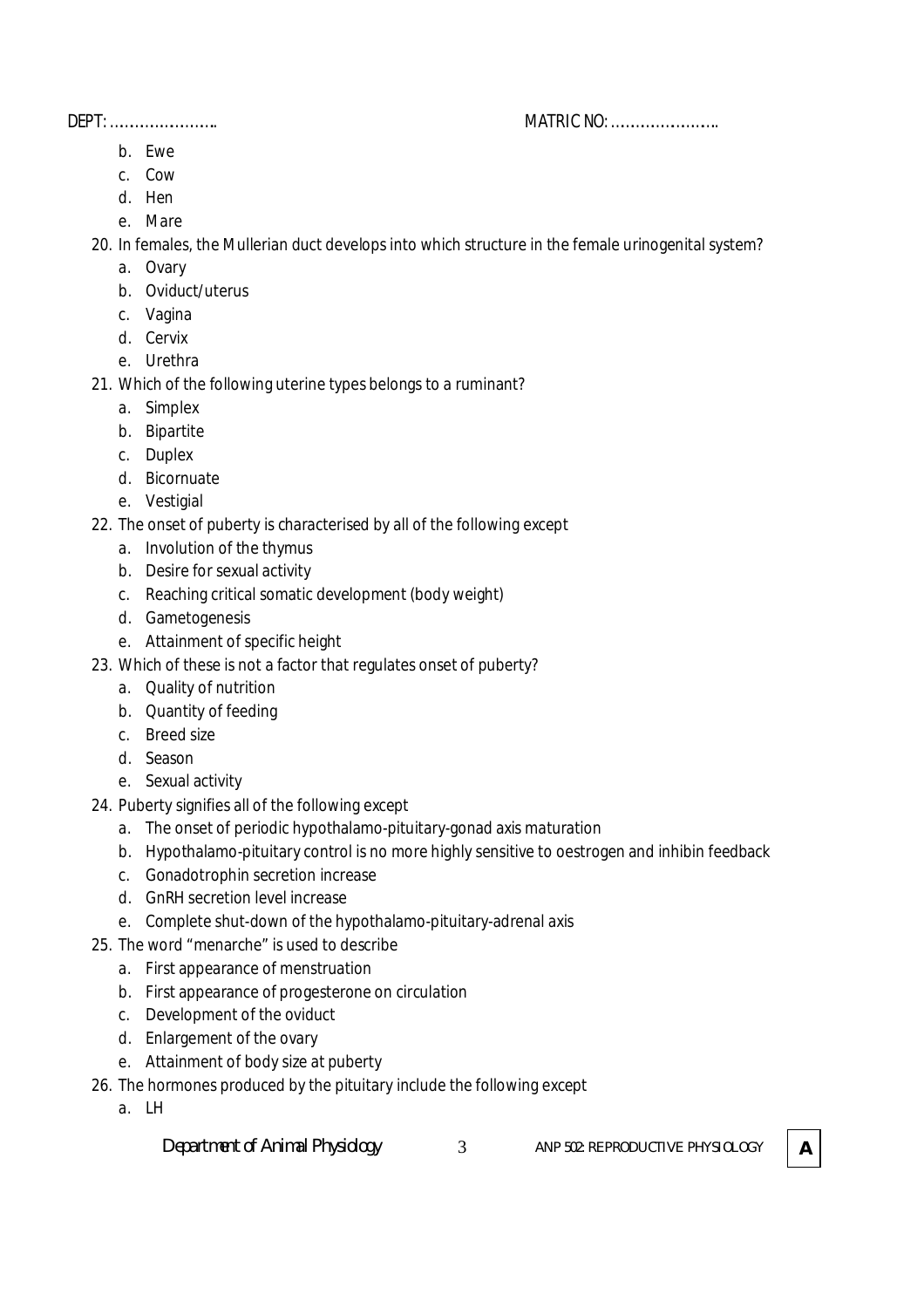- b. FSH
	- c. Prolactin
	- d. Insulin
	- e. Growth Hormone
- 27. GnRH is produced in which of the following?
	- a. Hypothalamus
	- b. Pituitary
	- c. Ovary
	- d. Testis
	- e. Liver
- 28. The major site of production of progesterone and oestrogen in the mammalian ovary is
	- a. Theca cells
	- b. Granulosa cells
	- c. Leydig cells
	- d. Medullary cells
	- e. Interstitial cells
- 29. Which of the following hormones regulates follicle growth in the ovary and spermatogenesis?
	- a. LH
	- b. FSH
	- c. GH
	- d. Progesterone
	- e. Prolactin
- 30. Ovulation occurs in females in response to endocrine surge of which of the following hormones?
	- a. FSH
	- b. Prolactin
	- c. LH
	- d. GH
	- e. Progesterone
- 31. In mammals, oestrogen serves as ovarian feedback to regulate gonadotrophin surge for ovulation. In birds, which ovarian hormone serves a similar purpose?
	- a. Testosterone
	- b. Androstenedione
	- c. Oestrone
	- d. Progesterone
	- e. Tri-iodothyronine
- 32. In primates and rodents, hyper-prolactinemia of lactation blocks which of the following hormones and thereby preventing the return of females to reproductive cycling after parturition?
	- a. LH
	- b. GnRH
	- c. FSH
	- d. Prolactin
	- e. LH-inhibiting Factor (LHIF)

*Department of Animal Physiology* 4 *ANP 502: REPRODUCTIVE PHYSIOLOGY* **A**

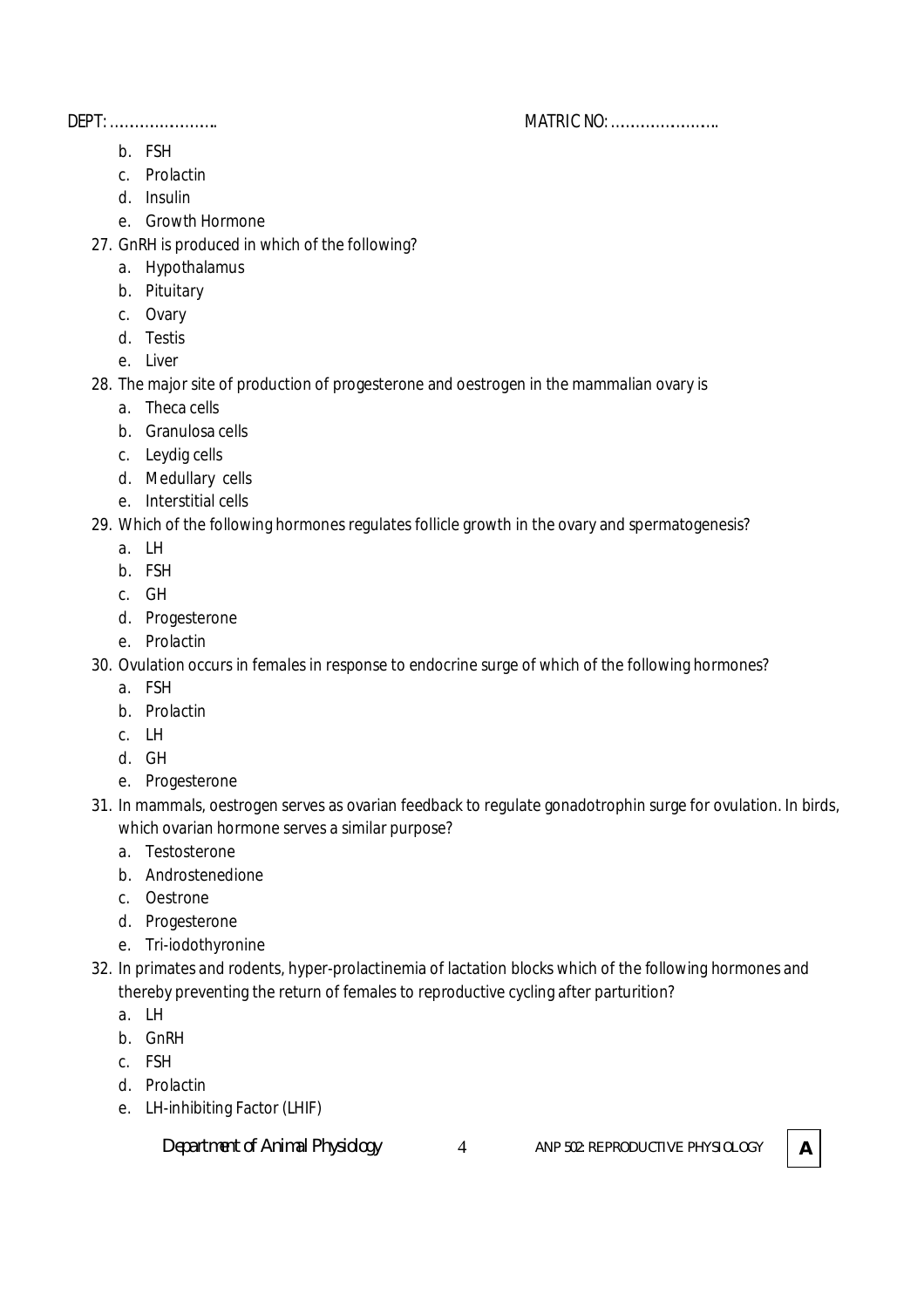- 33. Which major hormone is directly responsible for the growth of the penis, sex drive, growth of the mane and aggression?
	- a. Testosterone
	- b. Dihydrotestosterone
	- c. Oestradiol-17β
	- d. LH
	- e. FSH
- 34. Testicular descent occurs during foetal life in large animals (bull, ram) but in the rat, it occurs when?
	- a. At foetal life
	- b. Just after birth
	- c. At puberty
	- d. At sexual activity
	- e. Does not descend
- 35. Which of the following hormones is the major regulator of progesterone production in the mammalian ovary?
	- a. LH
	- b. FSH
	- c. Inhibin
	- d. GnRH
	- e. Prolactin
- 36. During foetal development in the male, the sex centre is rendered acyclic due to?
	- a. Early secretion of androgen b. late secretion of androgen c. early secretion of testosterone d. late secretion of testosterone e. secretion of androgen
- 37. In females, length of the oestrous cycle depends on the following except
	- a. Occurrence of conception b. absence of conception c. presence of definite breeding season d. absence of definite breeding season
- 38. Time of ovulation in ewe is
	- a.  $24 30$  hours from start of oestrus b.  $30 36$  hours from start of oestrus
	- b. c. 35 45 hours from start of oestrus d. 24 36 hours from start of oestrus
		- e. 10 11 hours after end of oestrus
- 39. Length of the oestrous cycle in cow is<br> $a. 16 17$  days b. 21 days c.  $19 27$
- c.  $19 20$  days d.  $21 22$  days e.  $19 25$  days
- 40. Duration of oestrus in goats is
	- a. 24 36 hours b. 32 40 hours c. 48 72 hours d. 18 19 hours e. 4 8 days
- 41. Metoestrum stage of the oestrous cycle is associated with
	- a. Excitement b. Standing for male c. decreasing interest in male d. Sexual rest
		- e. Sexual interest
- 42. Sloughing-off of the uterine endometrium during the menstrual cycle in primates is accompanied with a. Bleeding b. ovulation c. folliculogenesis d. high body temperature
	- e. very low temperature
- 43. Follicular phase in primates lasts for about 2 weeks but lasts for
	- a.  $2 5$  days in non-primates b.  $2 3$  days in non-primates c.  $2 6$  days in non-primates
	- d.  $2 7$  days in non-primates e.  $3 5$  days in non-primates
- 44. In many animal species, full manifestation of oestrus requires
	- a. Progesterone priming b. Oestrogen priming c. FSH priming d. LH priming e. Testosterone priming
		-

*Department of Animal Physiology* 5 *ANP 502: REPRODUCTIVE PHYSIOLOGY* **A**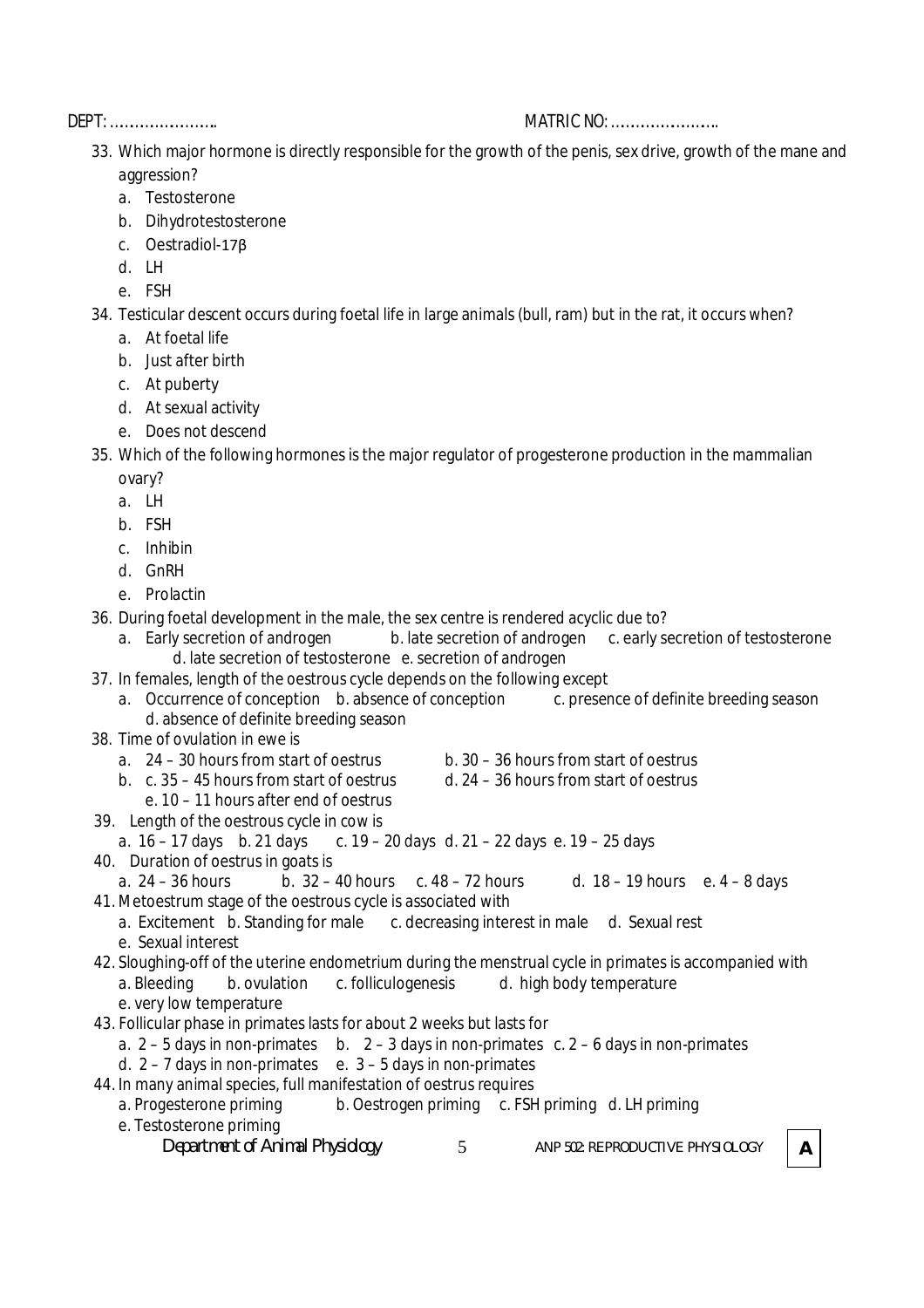DEPT: ………………………….. MATRIC NO: ………………………….. 45. In primates, corpus luteum regression is not under the influence of a. PGF2α b. oestrogen c. progesterone d. FSH e. LH 46. Vagina pH is more alkaline in a. Dioestrus b. anoestrus c. oestrus d. metoestrum e. proestrum 47. The following is correct about physico-chemical changes that occur during oestrus except<br>a. it facilitates transport of spermatozoa<br>b. it facilitates survival of spermatozoa a. it facilitates transport of spermatozoa c. it facilitates non-fertilization of the ovum d. it facilitates capacitation of spermatozoa e. it facilitates implantation of embryo 48. In women, breastfeeding creates a. Anovulatory condition b. ovulatory condition c. silent heat d. split oestrus e. folliculogenesis 49. One aspect of fertilization is embryologic and the other is a. Physiologic b. biologic c. genetic d. therapeutic e. endocrine 50. Morula stage of embryonic development consists of a.  $8 - 16$  cells b.  $16 - 32$  cells c.  $8 - 32$  cells d.  $16 - 32$  cells e.  $32 - 64$  cells 51. The fluid-filled interstitial spaces in the blastocyst is called a. Blastocoele b. Blastoceole c. Blastocele d. Blastosoele e. Blastocoel 52. Inner cell mass of the blastocyst gives rise to a. Adult organism b. placenta c. foetal membranes d. skin e. ligaments 53. Time of embryo implantation in sheep is a.  $10 - 22$  days of pregnancy b.  $11 - 40$  days of pregnancy c.  $11 - 22$  days of pregnancy d.  $6 - 8$  days of pregnancy e.  $13 - 25$  days of pregnancy 54. Hemotrophic mode of nutrition of the embryo commences a. Before implantation b. after implantation c. Before placentation d. after placentation e. during implantation 55. During early differentiation, cells at the generative pole of the blastocyst give rise to a. 2 layers of cells b. 4 layers of cells c. 3 layers of cells d. 5 layers of cells e. 6 layers of cells 56. During foetal development, heartbeat and blood circulation commence in cattle at a. 21 days of pregnancy b. 22 days of pregnancy c. 24 days of pregnancy d. 16 days of pregnancy e. 26 days of pregnancy 57. After 40 – 60 days of pregnancy in sheep, pregnancy is maintained by a. Placental progesterone b. ovarian progesterone c. uterine progesterone d. Endometrial progesterone e. Maternal progesterone 58. Oxytocin released during parturition plays a significant role in second stage of labour while relaxin causes a. Expansion of the birth canal b. Contraction of uterus  $\begin{array}{ccc} c. & \text{Expansion of the uterus} \\ d. & \text{Contraction of the birth canal} \\ e. & \text{dilation of the vulva} \end{array}$ d. Contraction of the birth canal 59. Uterine involution is completed in cows within a. 45 days of parturition b. 55 days of parturition c. 35 days of parturition d. 25 days of parturition e. 40 days of parturition 60. Milk yield in goats is affected by udder size while milk flow rate is influenced by a. teat size b. teat length c. teat circumference d. teat width e. teat perimeter 61. Milk ejection reflex is controlled by a. Hormonal mechanism b. Nervous mechanism c. Neuro-endocrine mechanism d. Stimulation mechanism e. Suckling mechanism 62. The ......... is used by male poultry to deposit spermatozoa in the hen's cloacal wall (a.) Penis (b.) Papilla (c.) clitoris (d.) oviduct (e.) none of the above

*Department of Animal Physiology* 6 *ANP 502: REPRODUCTIVE PHYSIOLOGY* **A**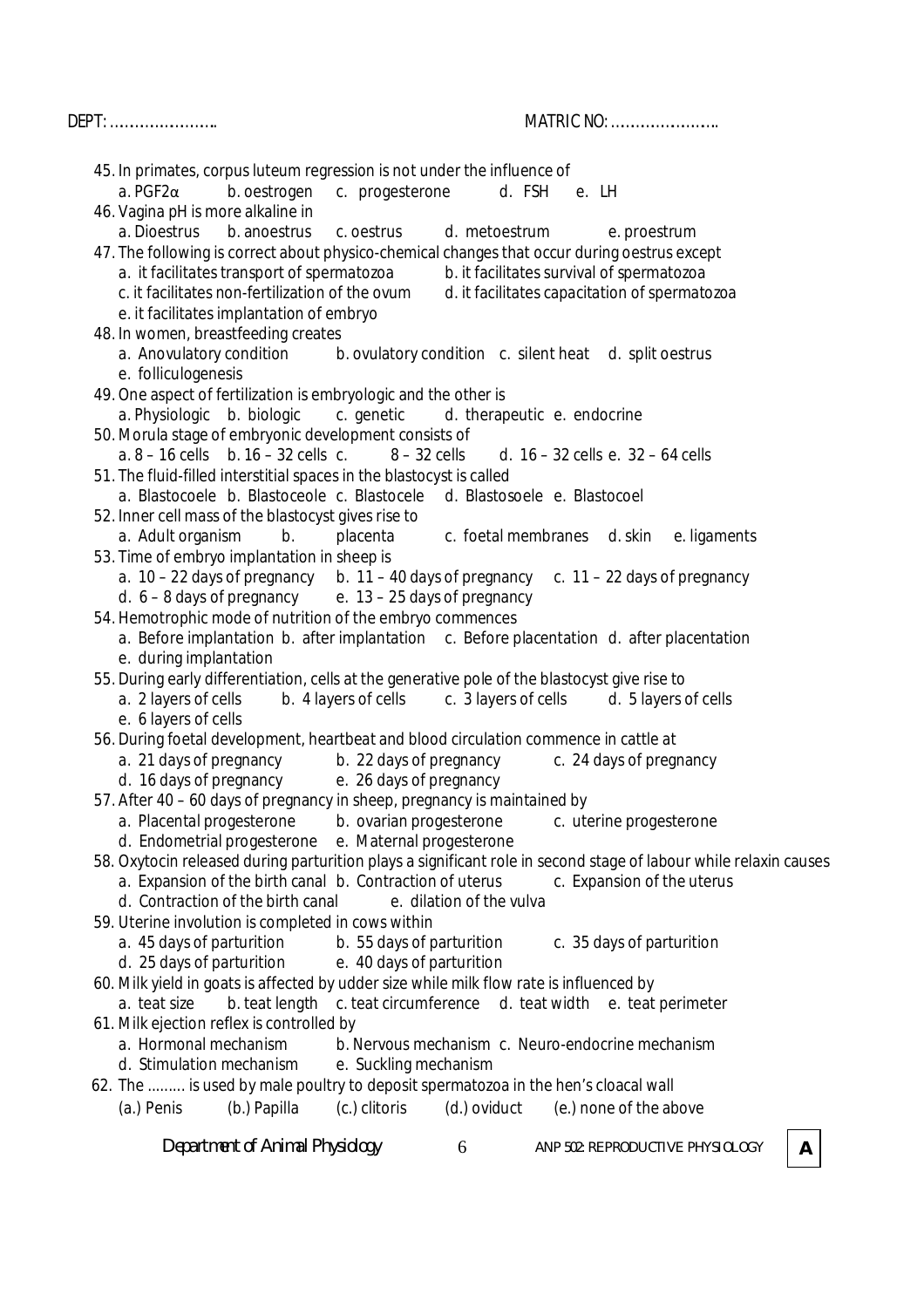|  | DEPT:                                                                                                                                            |
|--|--------------------------------------------------------------------------------------------------------------------------------------------------|
|  | 63. Reproduction in poultry is similar in some ways to reproduction in mammals except :<br>(a.) The young are not carried in the hen's body      |
|  | (b.) Fertilized eggs develop outside the hen's body<br>(c.) The testes of the cock are located within the body cavity                            |
|  | (d.) The hen suckles her chicks<br>(e.) All of the above                                                                                         |
|  | 64. The process by which the number of oocytes is continuously reduced, starting from immediately after their                                    |
|  | formation is called:                                                                                                                             |
|  | (a) Ovulation (b) Folliculogenesis (c) Ovulation (d) Atresia (e) Oogenesis                                                                       |
|  | 65. Four phases are noted in the developmental process of spermiogenesis except                                                                  |
|  | (a.) Golgi phase (b.) Ovulatory phase (c.) Cap phase (d.) Acrosomal phase<br>(e.) Maturation phase                                               |
|  | 66. Spermatozoa                                                                                                                                  |
|  | (a.) are formed within the seminiferous tubules                                                                                                  |
|  | (b.) are elongated cells consisting of a flattened head and tail                                                                                 |
|  | (c.) are each covered by a membrane (plasmalemma or plasma membrane)                                                                             |
|  | (d.) a-c are correct                                                                                                                             |
|  | (e.) none of the above                                                                                                                           |
|  | 67. Sperm cells are stored in the:                                                                                                               |
|  | (a.) Corpus epididymis (b.) Caudal epididymis (c.) Caput epididymis<br>(d.) Sertoli<br>(e.) prostate gland<br>68. Follicular components include: |
|  | (a.) Oocyte<br>(b.) Granulosa (c.) Theca<br>$(d.)$ a-c<br>(e.) Oestradiol                                                                        |
|  | 69. Functions of follicular fluid include all the following except                                                                               |
|  | (a.) Regulation of the functions of the granulosa cells                                                                                          |
|  | (b.) Oocyte maturation, ovulation and egg transport                                                                                              |
|  | (c.) Preparation of the follicle for the formation of the subsequent corpus luteum                                                               |
|  | (d.) The stimulatory and inhibitory factors in the fluid regulate the follicular cycle                                                           |
|  | (e.) Stimulation of spermatocytogenesis and spermiogenesis                                                                                       |
|  | 70. Follicular and luteal phases are phases in a process referred to as:                                                                         |
|  | (c.) Oestrous cycle<br>(a.) Ovulation (b.) Oestrus<br>(e.) Egg maturation<br>(d.) Folliculogenesis                                               |
|  | 71. The major changes which follicles undergo during the ovulatory process include:                                                              |
|  | (a.) Cytoplasmic and nuclear maturation of the oocyte<br>(b.) Disruption of cumulus cell cohesiveness among cells of the granulosa layer         |
|  | (c.) Thinning and rupture of the external follicular wall                                                                                        |
|  | (d.) None of the above                                                                                                                           |
|  | (e.) a-c are correct                                                                                                                             |
|  | 72. Artificial insemination is                                                                                                                   |
|  | (a.) Timing of oestrus in female animals<br>(b.) The rate of genetic progress per year                                                           |
|  | (c.) Introduction of semen into female reproductive tract<br>(d.) a & c are correct<br>(e.) b & c are correct                                    |
|  | 73. Advantages of Ai include the following except:                                                                                               |
|  | (a.) Enhances the rate of genetic progress in a herd or flock                                                                                    |
|  | (b.) Solves time and space constraints in breeding programmes                                                                                    |
|  | (c.) Reduces cost of service                                                                                                                     |

*Department of Animal Physiology* 7 *ANP 502: REPRODUCTIVE PHYSIOLOGY* **A**

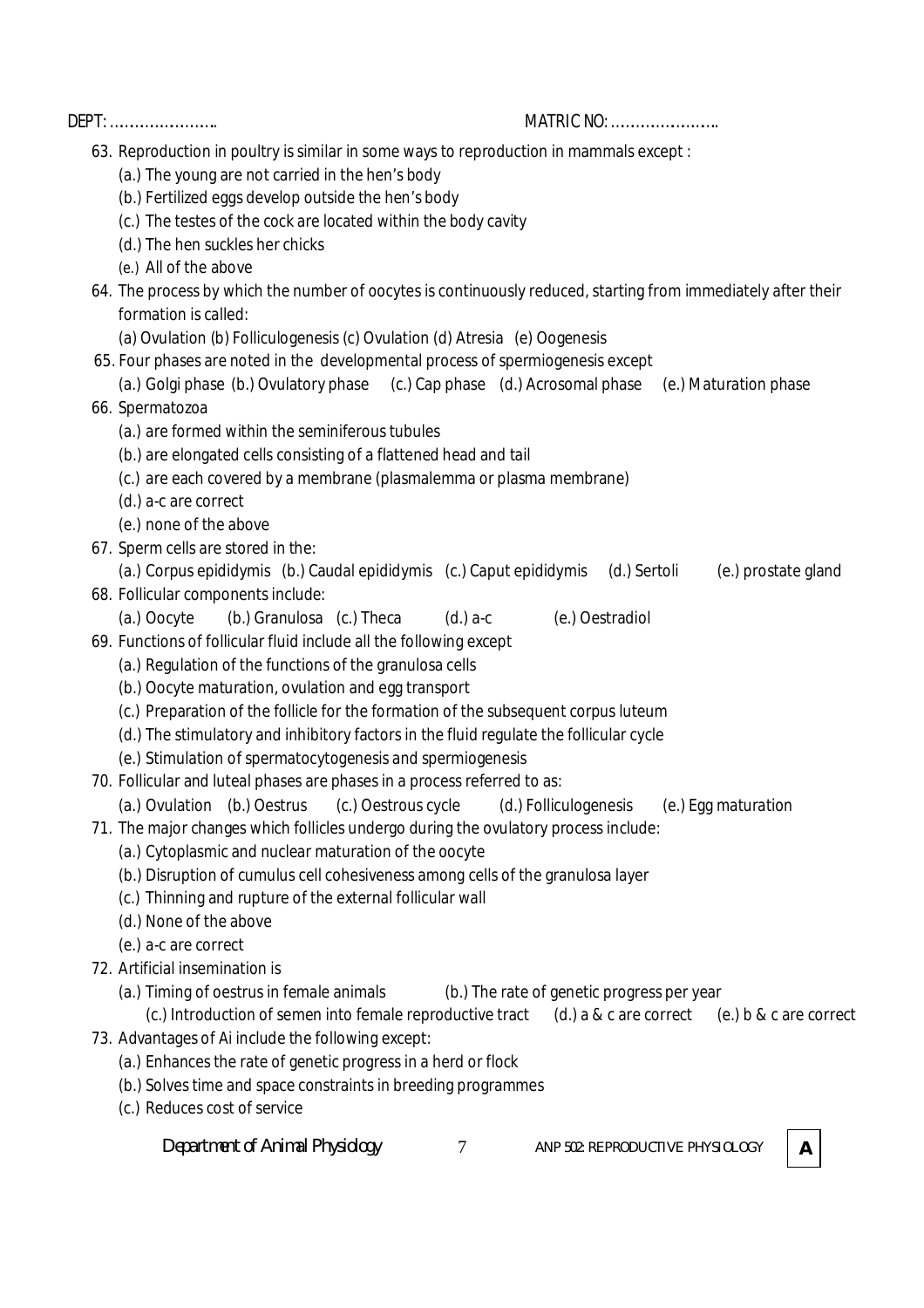- (d.) Reduces in venereal disease transmission
- (e.) None of the above
- 74. A teaser animal or dummy is
	- (a.) Artificial vagina (b.) Cycling female (c.) male animal (d.) a & c are correct (e.) b & c are correct
- 75. A lounging movement by the male signals ejaculation has taken place less than ...... seconds in ram and bull (a.) 40 (b.) 35 (c.) 55 (d.) 30 (e.) 25
- 76. The boar semen is released in distinct fractions sequentially as
	- (a.) Peri-sperm, rich sperm, sperm-post fractions
	- (b.) Pre-sperm, sperm-poor, sperm-rich fractions
	- (c.) Preputial, sperm-rich and poor-sperm fractions
	- (d.) Pre-sperm, sperm-rich and post-sperm fractions
	- (e.) Sperm-clear, sperm-white and sperm-cream fractions
- 77. Ejaculation in the boar lasts from ...... to ...... minutes
	- (a.) 20-30 (b.) 10-15 (c.) 10-20 (d.) 15-30 (e.) 10-30
- 78. Age, species and ......... are factors determining output during semen collection
	- (a.) Breed (b.) Frequency of collection (c.) Method of collection (d.) Individual differences and degree of sexual preparation (e.) All of the above
- 79. Semen evaluation parameters are
	- (a.) Colour and pH (b.) Volume and concentration (c.) Motility and live-dead ratio (d.) Morphology and (a-c) (e.) only a & b
- 80. Egg yolk citrate extender includes the following except:
- (a.) Citric acid (b.) Tri-sodium citrate (c.) Egg yolk (d.) Distilled water (e.) Sodium penicillin G 81. The properties of a good semen extender include the following except:
	- (a.) Osmotic pressure over 330 mOsm (b.) pH of 7.0 or slightly higher (c.) Buffering ability (d.) Contains an energy source (e.) Free of detrimental substances
- 82. The major factors affecting spermatozoa survival during storage include the following except:
	- (a.) Initial semen quality (b.) diluent composition (c.) length of storage (d.) Processing and storage method (e.) none of the above
- 83. Which of the following is not a maturation change of epididymal sperm? (a) Elongation of spermatid (b) Acquisition of motility (c) Stabilization of nuclear chromatin (d) Increase in fertilizing capacity (e) Movement of cytoplasmic droplet to distal end of sperm
- 84. Ovulation is
	- (a.) Oestrus (b.) Oestrous cycle (c.) release of the egg cell from the ovary (d.) all of the above (e.) none of the above
- 85. The following is a sequential arrangement of ovarian follicles: 1. Primary 2. Secondary 3. Primordial 4. Tertiary follicle
	- (a.)  $1,2,3,4$  (b.)  $4,3,2,1$  (c.)  $3,1,2,4$  (d.)  $1,3,4,2$  (e.)  $2,1,4,3$
- 86. Which of the following follicles is gonadotrophin independent
	- (a.) Primordial (b.) Primary (c.) Secondary (d.) Tertiary (e.) a and b
- 87. Which of the following statements is correct? (a) Ovulation comes before oestrus (b) The follicular phase in cattle is longer than the luteal phase (c) Sexual stimulation in the ewe increases variability in ovulation time (d) Dioestrus is the period of sexual rest (e) Oestrus cannot occur without ovulation

*Department of Animal Physiology* 8 *ANP 502: REPRODUCTIVE PHYSIOLOGY* **A**